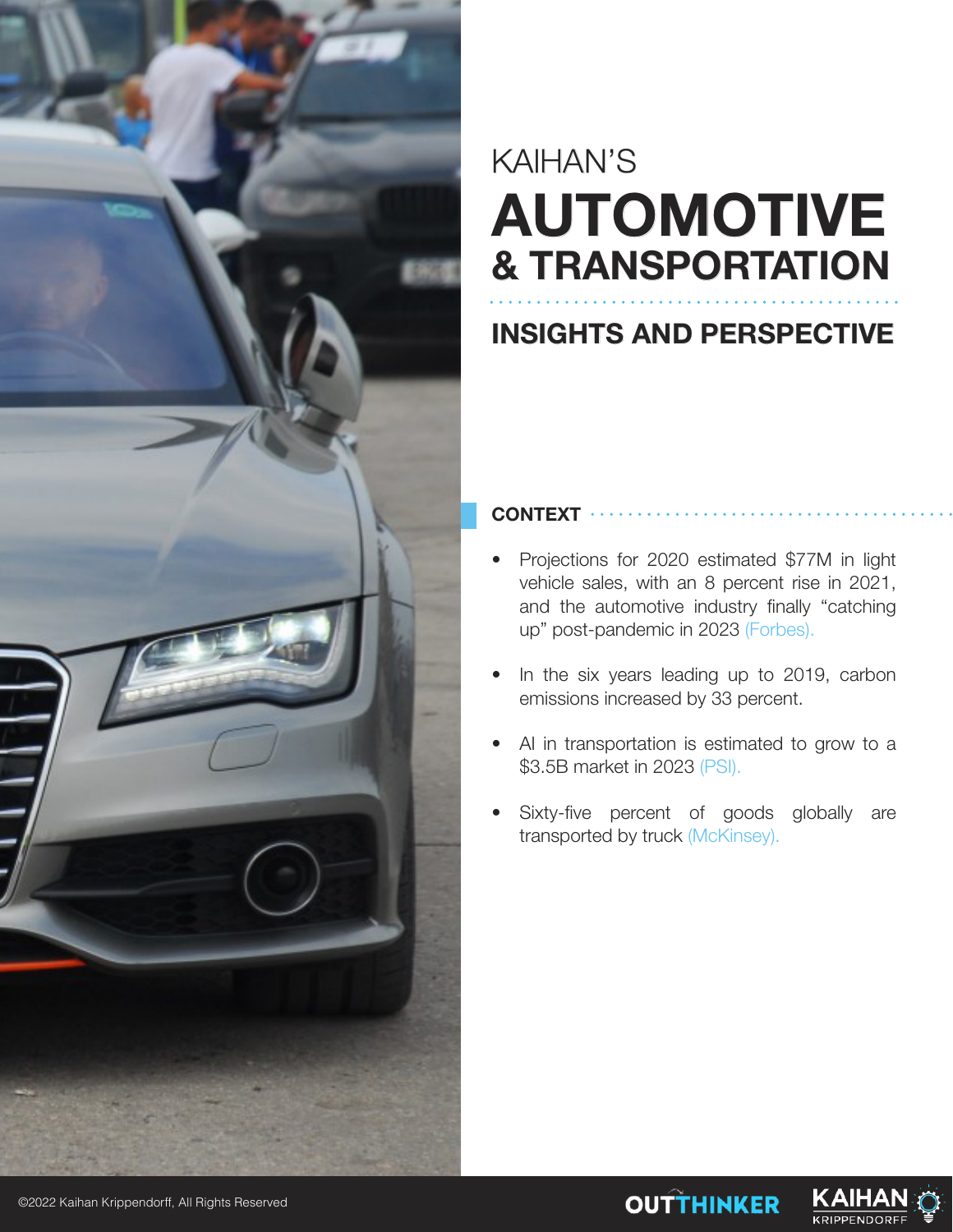#### **TRENDS**

#### **1. Digitally integrated, Frictionless Mobility**

- Cities, communities, and companies are looking towards developing digital infrastructure for transportation to enhance travel.
- Personal identification and wallets are migrating to the digital space, opening opportunities for ticketless travel and biometric recognition in private and public transportation (Deliotte).
- AI augmentation in mobility, which is currently being pursued by the San Diego Association of Governments (SANDAG), can reduce travel times, increase fuel efficiency, manage congestion, and even improve air traffic control efforts (Deloitte).
- Connecting vehicles, cameras, sensors, computers, and other devices through IoT shows promise in drastically enhancing travel in terms of efficiency, mapping, planning, and safety (Forbes).

#### **2. Mobility-as-a-Service (MaaS)**

- The automotive and transport industries are seeing shifts in MaaS in terms of vehicle ownership and usership, changing modes of transportation and automation (Forbes).
- By 2026, subscription-based vehicle usership could own 10 percent of all new vehicle sales (Forbes). Companies such as Ford, Porsche, and Jeep have explored opportunities in the vehicle subscription category.
- Bringing new vehicles to customers' doorsteps enhances personalization and creates new venues for customer interaction.
- Kyte is a rental car company that delivers vehicles via hubs in city centers to customers

who can order through their app or online (TechCrunch).

• Automation is entering MaaS, with AutoX in Shenzhen, China offering driverless "robotaxis" to the general public (Forbes).

#### **3. Harm Reduction**

- With increasing awareness of environmental and humanitarian responsibility, automotive and transport are taking steps to reduce the most impactful effects of their industries.
- Sweden has published its "Vision Zero" which aims to reduce road fatalities to zero by 2050 (Science Direct).
- Continental, a transport systems company, is striving to innovate to zero through its "#SafelyThere" campaign and focus on developing automotive safety technology (Forbes).
- Moves in the electric vehicle market aspire to reduce the environmental impact of carbon emissions while innovating on travel strategies. The Tesla Semi is touted to outperform fuelbased competitors while reducing the carbon footprint of the trucking industry. And even more recently, NASA has announced its aim to phase-in electric flight as a commercial option in the next 15 years (The Guardian).

**OUTTHINKER** 

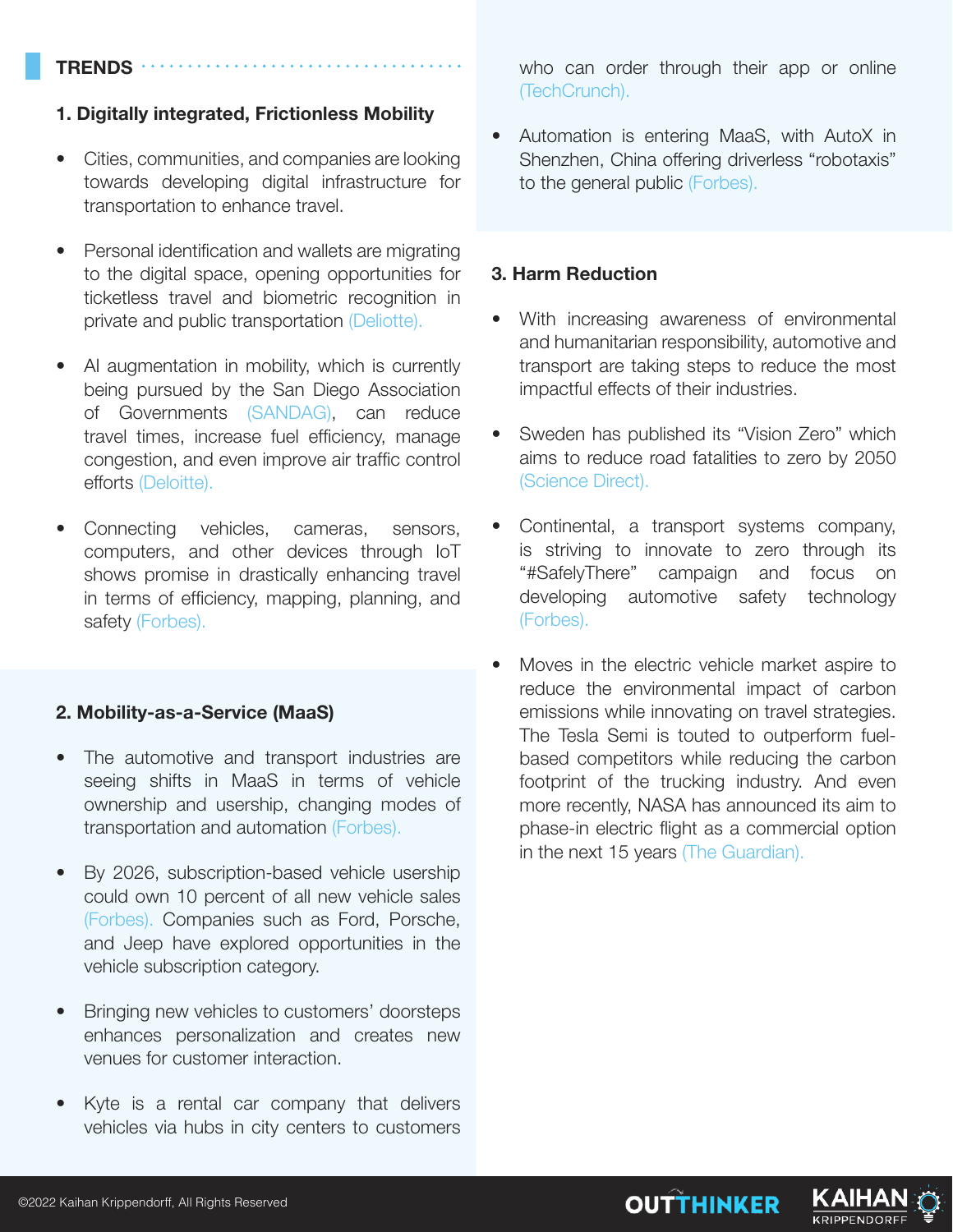#### **4. Rescaling Production**

- With consumer preference moving towards personalized experiences and customizable products, the need for flexibility, agility, and locality in production matters more than ever. Rescaling production design to meet the needs of customers in a shorter window, while still increasing customization, is a growth point.
- Microfactories, such as those being constructed by Arrival, a UK-based, EV company, are built upon the benefits of localized, flexible vehicle production (Kaihan.net). Smaller production models allow for more agility and flexibility for customization and personalization. These microfactories can accomplish standardized and customized tasks simultaneously on a smaller scale (FutureBridge).

#### **8PS**

| <b>Leverage</b><br><b>Point</b> | "8Ps" of<br><b>Strategy</b>                                                                                | <b>Opportunity</b><br>for Disruption | <b>Recommended Leverage Points</b>                                                                                                                                                                                                                                                                                                                        |
|---------------------------------|------------------------------------------------------------------------------------------------------------|--------------------------------------|-----------------------------------------------------------------------------------------------------------------------------------------------------------------------------------------------------------------------------------------------------------------------------------------------------------------------------------------------------------|
| Position                        | The core<br>customer you<br>serve, what<br>need you<br>meet with<br>what brand<br>attributes               | $\overline{4}$                       | What customers are you currently serving? How<br>can you position your organization to pursue a<br>new customer base?<br>How do you evaluate your success in meeting<br>$\bullet$<br>the needs of your target customer?                                                                                                                                   |
| Product                         | The offerings<br>and packages<br>you deliver;<br>where you<br>outperform,<br>and where you<br>underperform | 8                                    | How are you exploring personalization and<br>$\bullet$<br>customization in your product lineup?<br>How can you incorporate MaaS into your<br>$\bullet$<br>offering? Can you blend your product line<br>with MaaS to create a holistic experience for<br>customers?<br>How can you incorporate AI or IoT systems into<br>$\bullet$<br>your product lineup? |
| Promotion                       | How you<br>communicate<br>with<br>customers,<br>including<br>marketing,<br>sales, and PR                   | 6                                    | How can you promote your product or service to<br>$\bullet$<br>new targets?<br>What competitive appeal does your offering have<br>to customers-where they are?<br>Have you expanded into social media marketing?<br>$\bullet$<br>What opportunities can your organization<br>capitalize on by using it?                                                   |

**OUTTHINKER** 

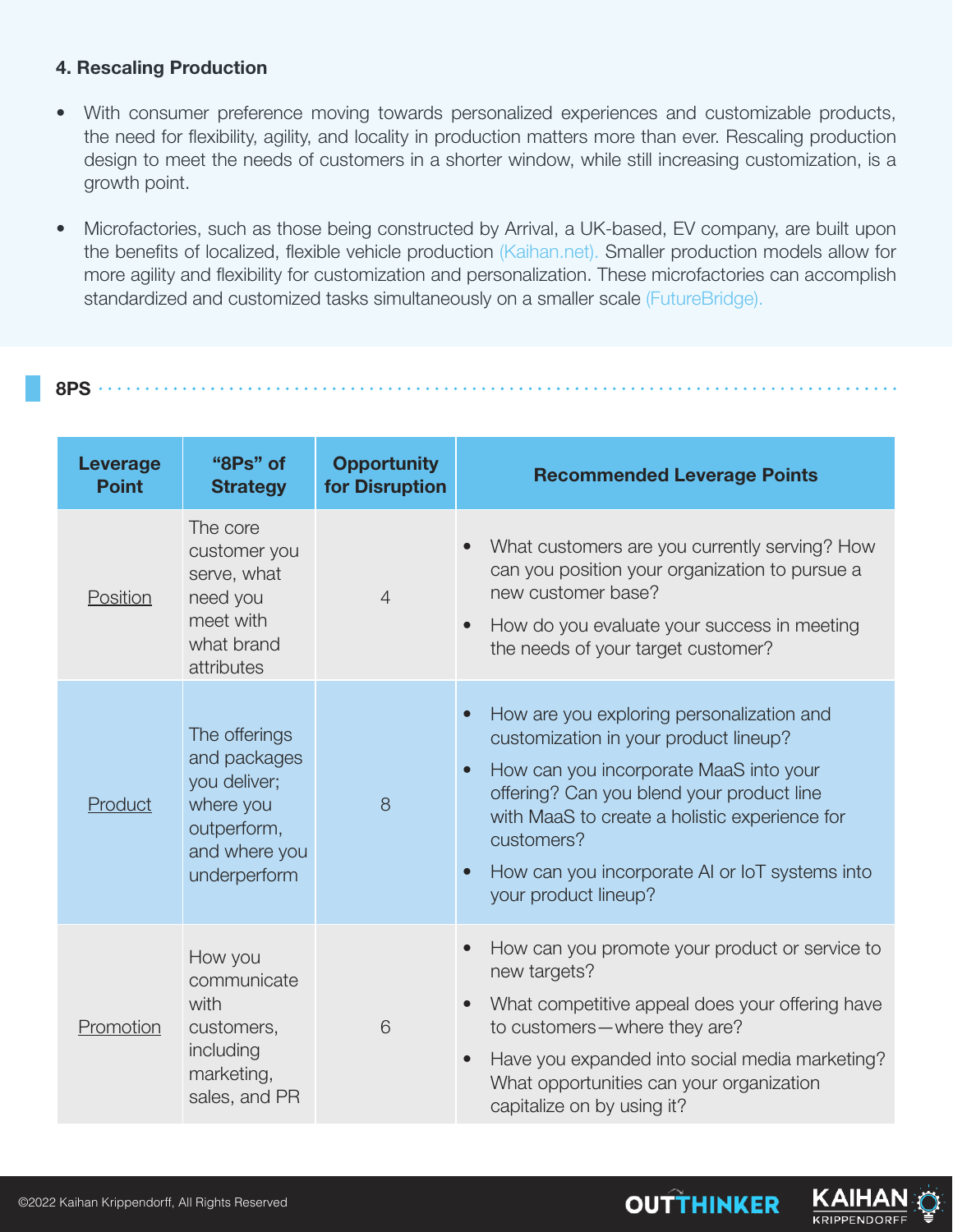| <b>Leverage</b><br><b>Point</b> | "8Ps" of<br><b>Strategy</b>                                                                                            | <b>Opportunity</b><br>for Disruption | <b>Recommended Leverage Points</b>                                                                                                                                                                                                                                                                                                         |
|---------------------------------|------------------------------------------------------------------------------------------------------------------------|--------------------------------------|--------------------------------------------------------------------------------------------------------------------------------------------------------------------------------------------------------------------------------------------------------------------------------------------------------------------------------------------|
| Price                           | How much<br>you charge for<br>services, how<br>you monetize                                                            | $\overline{4}$                       | What is your pricing structure? How could you<br>move towards subscription-based pricing in a<br>MaaS model?<br>How does your pricing structure differentiate you<br>$\bullet$<br>from competitors in your space?                                                                                                                          |
| Placement                       | How you<br>deliver on<br>your value<br>proposition,<br>and through<br>what channels                                    | 9                                    | Do you have an opportunity to implement<br>localized production to increase proximity to<br>customers?<br>How can you reach customers where they are<br>$\bullet$<br>utilizing a MaaS model?<br>What channels is your product or service<br>$\bullet$<br>available through? How can you challenge<br>conventional automotive sales models? |
| Physical<br>Experience          | The customer<br>experience,<br>what they see,<br>smell, feel,<br>taste, or hear                                        | 5                                    | How does your business model appeal<br>to customers' desire for environmental<br>responsibility?<br>Are you innovating on automotive safety and<br>wellness technology?                                                                                                                                                                    |
| Processes                       | Your<br>operations<br>and processes                                                                                    | $\overline{7}$                       | Are you prepared to implement MaaS in your<br>organization?<br>What opportunities do you have in exploring<br>localized production models?                                                                                                                                                                                                 |
| <b>People</b>                   | The choices<br>you make<br>regarding<br>hiring,<br>organizing,<br>and<br>incentivizing<br>your people;<br>your values. | $\overline{4}$                       | Are you positioned to implement or coordinate<br>with MaaS in terms of mobility of staffing?                                                                                                                                                                                                                                               |